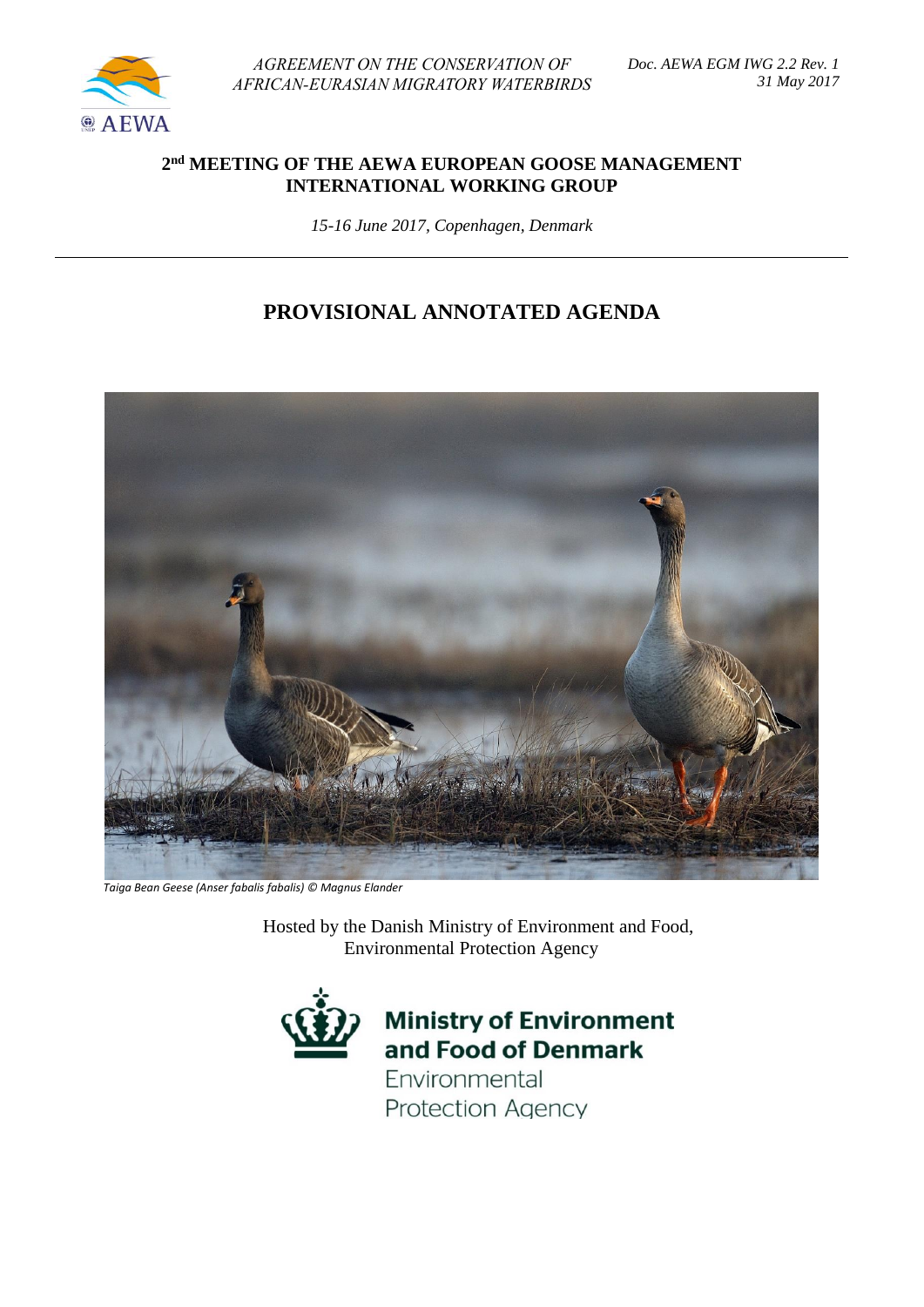#### **Provisional Annotated Agenda**

**Date:** Thursday 15<sup>th</sup> to Friday 16<sup>th</sup> June 2017 Arrival will be on 14<sup>th</sup> June and departure on 16<sup>th</sup> June (afternoon/evening) or optional on 17<sup>th</sup> June **Venue**: MBK, Pilestræde 61, 1112 Copenhagen K, Denmark **Host**: Danish Ministry of Environment and Food, Environmental Protection Agency **Chair**: Norway

#### **Main Objectives:**

- Admit permanent observer organisations
- Agree on a guidance for the composition, role and responsibilities of national delegations
- Agree on the Terms of Reference and composition of the Agricultural Conflict Task Force as well as other Task Forces, as needed, and the process for establishing them
- Agree on project concepts for review of harvest-related legal regulations and EGMP communication strategy
- Agree on EGMP logo
- Discuss the modalities of the EGMP operational budget for 2017-2018
- Receive updates on the status of the PfG population
- Receive update on the PfG Adaptive Harvest Management and agree on preferred management option for 2017
- Receive updates on the PfG ISMP implementation from the Range States
- Receive updates on the status of the TBG population
- Receive information on the predictive models and possible management alternatives for the TBG Central MU; agree on the preferred management option for the CMU
- Receive updates on the TBG ISSAP implementation from the Range States
- Agree on ways to improve and streamline data provision process
- Agree on the IWG reporting process and procedures

**Meeting language:** The meeting will be conducted in English. Meeting documents will be provided in English.

#### **Abbreviations:**

| $A EWA = African-Eurasian Waterbird$<br>Agreement<br>$AHM =$ Adaptive Harvest Management<br>$\mathbf{Doc.}$ = meeting document<br>$EGMP = European Google Management   IWG = International Working$<br>Platform | $ISSAP = International Single$<br>Species Action Plan<br>$ISMP = International Species$<br>Management Plan<br>Group | $P f G = P i n k$ -footed Goose<br>$DEPA = Danish Environmental$<br><b>Protection Agency</b><br>$TBG = Taiga Bean Google$ |
|-----------------------------------------------------------------------------------------------------------------------------------------------------------------------------------------------------------------|---------------------------------------------------------------------------------------------------------------------|---------------------------------------------------------------------------------------------------------------------------|
|                                                                                                                                                                                                                 | $MU = Management Unit$                                                                                              |                                                                                                                           |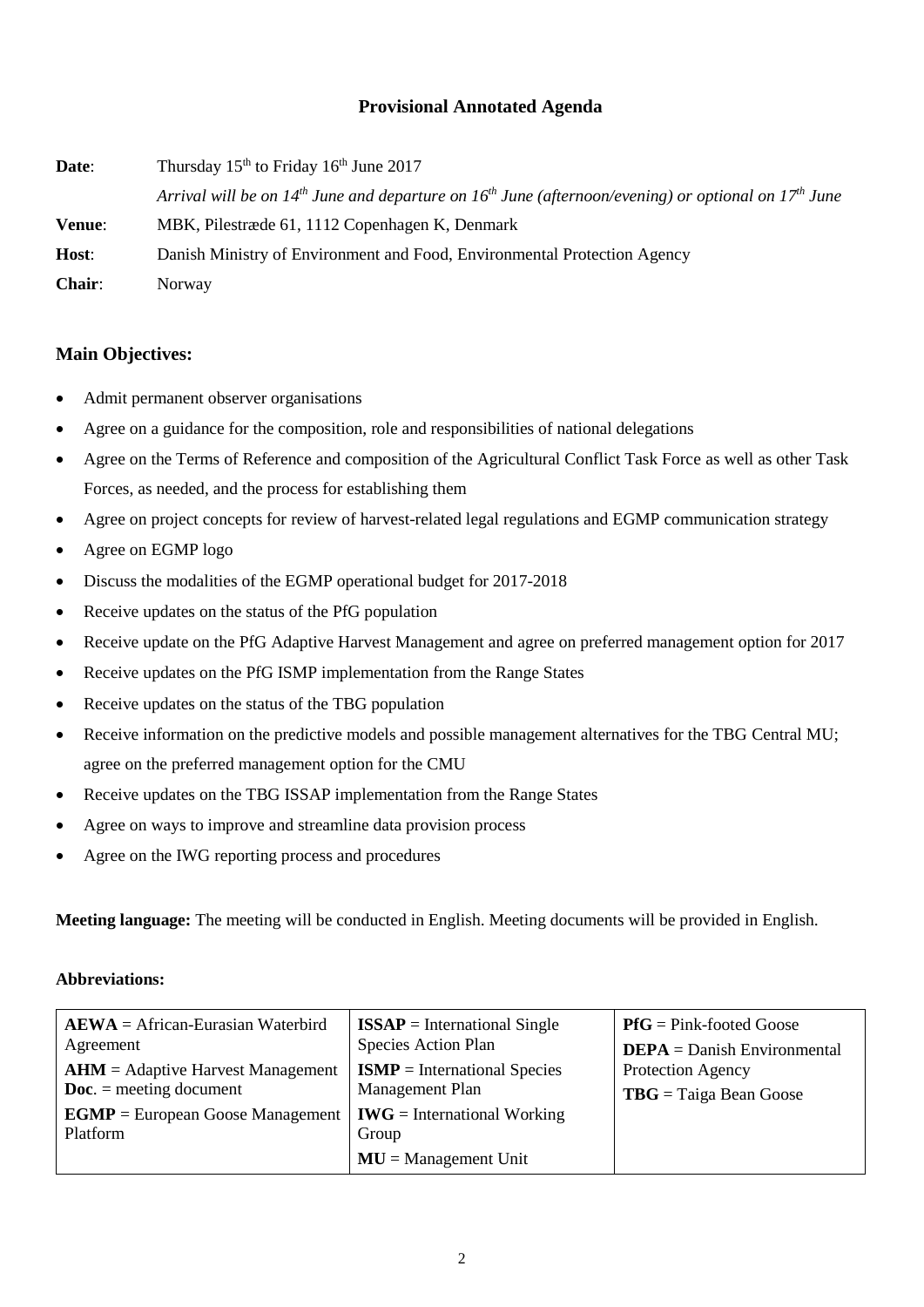| Thursday 15 <sup>th</sup> June |                                                                                      |                                  |                                                                                                                                                                                                   |                            |  |  |
|--------------------------------|--------------------------------------------------------------------------------------|----------------------------------|---------------------------------------------------------------------------------------------------------------------------------------------------------------------------------------------------|----------------------------|--|--|
| <b>Time</b>                    | <b>Item</b>                                                                          | Doc.                             | <b>Remarks</b>                                                                                                                                                                                    | Lead                       |  |  |
| 8:00-9:00                      | Registration for the meeting                                                         |                                  | MBK, Pilestræde 61, 1112                                                                                                                                                                          | Secretariat                |  |  |
|                                |                                                                                      |                                  | Copenhagen K, Denmark                                                                                                                                                                             |                            |  |  |
| <b>General Session</b>         |                                                                                      |                                  |                                                                                                                                                                                                   |                            |  |  |
| $9:00-9:10$                    | Opening of the meeting and<br>welcome                                                |                                  | Welcome by DEPA                                                                                                                                                                                   | Chair                      |  |  |
| $9:10-9:20$                    | Adoption of the agenda                                                               | <b>EGM</b><br><b>IWG 2.2</b>     | Presentation of the provisional<br>agenda and adoption                                                                                                                                            | Chair                      |  |  |
| 9:20-9:30                      | Admission of permanent<br>observers and individual expert<br>observers to IWG2       | $\overline{\phantom{m}}$         | Confirmation of permanent<br>observer organisations to the IWG<br>and individual experts observers<br>to IWG2                                                                                     | Chair                      |  |  |
| 9:30-9:50                      | Reports of the Secretariat and the<br>Data Centre                                    | $\overline{\phantom{m}}$         | The Secretariat and the Data<br>Centre will provide oral reports on<br>their activities since IWG1                                                                                                | Secretariat<br>Data Centre |  |  |
| $9:50-10:00$                   | Guidance on the composition,<br>role and responsibilities of<br>national delegations | <b>EGM</b><br><b>IWG 2.3</b>     | Presentation of the draft guidance;<br>discussion and approval                                                                                                                                    | Secretariat                |  |  |
| 10:00-10:30                    | <b>EGM IWG Task Forces</b>                                                           | <b>EGM</b><br><b>IWG 2.4</b>     | Presentation and approval of a<br>proposal for a process to establish<br>for IWG Task Forces; discussion<br>and approval of Agricultural<br>Conflict TF composition and its<br>Terms of Reference | Secretariat                |  |  |
| 10:30-11:00                    | Coffee break                                                                         |                                  |                                                                                                                                                                                                   |                            |  |  |
| 11:00-11.45                    | Project concepts - legal<br>regulations and communication                            | $-$                              | Presentation and discussion on<br>project concepts for (1) review of<br>harvest-related legal regulations in<br>the Range States and (2) EGMP<br>communication strategy                           | Secretariat                |  |  |
| 11:45-12:00                    | <b>EGMP</b> logo                                                                     | --                               | Presentation and adoption of the<br>EGMP logo                                                                                                                                                     | Secretariat                |  |  |
| 12:00-12.30                    | EGMP budget 2017-2018                                                                | $-$                              | Presentation and discussion on the<br>EGMP operational budget for<br>2017 and 2018                                                                                                                | Secretariat                |  |  |
| 12:30-13:30                    | Lunch break                                                                          |                                  |                                                                                                                                                                                                   |                            |  |  |
|                                |                                                                                      | <b>Pink-footed Goose Session</b> |                                                                                                                                                                                                   |                            |  |  |
| 13:30-14:00                    | Population status update                                                             | <b>EGM</b><br><b>IWG 2.5</b>     | Presentation of Population Status<br>Report 2016-2017                                                                                                                                             | Data Centre                |  |  |
| 14:00-14.45                    | <b>Adaptive Harvest Management</b><br>update                                         | <b>EGM</b><br><b>IWG 2.6</b>     | Presentation of AHM 2017<br>Progress Report; adoption of the<br>preferred management option<br>for 2017                                                                                           | Data Centre                |  |  |
| 14:45-15:45                    | Range State updates:<br>Belgium<br>The Netherlands<br>Denmark<br>Norway              | $\qquad \qquad -$                | Presentations updating on the<br>implementation of ISMP activities<br>with emphasis on habitat<br>conservation and other non-AHM<br>related activities                                            | Country reps               |  |  |